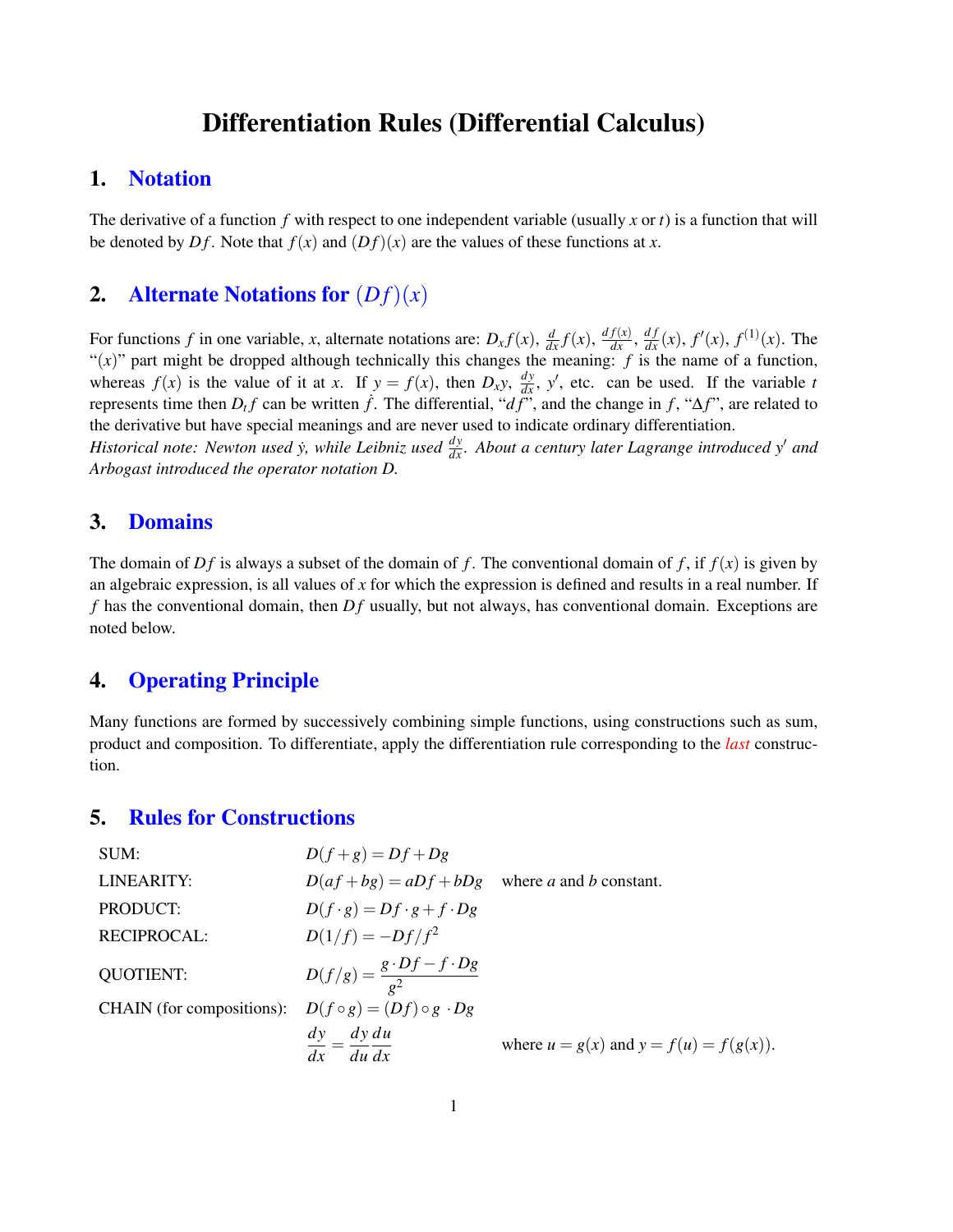| <b>INVERSE:</b>                               |                       | $D(\text{inv}(f)) = 1 / (Df \circ \text{inv}(f))$ where $\text{inv}(f)$ is the inverse function to f. |
|-----------------------------------------------|-----------------------|-------------------------------------------------------------------------------------------------------|
|                                               | $D_{\nu}g = 1/D_{x}f$ | where $y = f(x)$ and $x = g(y)$ .                                                                     |
| LOGARITHMIC DIFF: $D(f) = f \cdot D(\ln f )$  |                       | but simplify $\ln  f $ first.                                                                         |
| FUNDAMENTAL TH.: $D \int_{a}^{x} f dx = f(x)$ |                       | if f is continuous at x.                                                                              |

# 6. Rules in special situations

On expressions like  $k \cdot f(x)$  where k is constant do not use the product rule — use linearity. On expressions like  $1/f(x)$  do not use quotient rule — use the reciprocal rule, that is, rewrite this as  $f(x)^{-1}$ and use the Chain rule.

Use logarithmic differentiation to avoid product and quotient rules on complicated products and quotients and also use it to differentiate powers that are messy.

One can use  $b^p = e^{p \ln b}$  to differentiate powers.

Use  $\log_b |x| = \ln |x| / \ln b$  to differentiate logs to other bases.

# 7. Rules for Elementary Functions

| $Dc=0$                               | where $c$ is constant.                                                             |  |
|--------------------------------------|------------------------------------------------------------------------------------|--|
| $D(ax+b)=a$                          | where $a$ and $b$ are constant.                                                    |  |
| $Dx^p = px^{p-1}$                    | p constant. For non-constant p use logarithmic diff. or rewrite as $e^{p \ln x}$ . |  |
| $Dx=1$                               | This is $p = 1$ in above.                                                          |  |
| $Dx^2 = 2x$                          | This is $p = 2$ in above.                                                          |  |
| $D\sqrt{x} = \frac{1}{2\sqrt{x}}$    | This is $p = 1/2$ in above.                                                        |  |
| $D1/x = -1/x^2$                      | This is $p = -1$ in above.                                                         |  |
| $D x  = x/ x  = sgn(x)$              | Domain of derivative: $x \neq 0$ . Note: $ x  = \sqrt{x^2}$                        |  |
| $Dsgn(x) = 0$                        | Domain of derivative: $x \neq 0$ .                                                 |  |
| $D x  = D[x] = 0$                    | Domain of derivative: x not an integer $(0, \pm 1, \pm 2, \ldots)$ .               |  |
| $D\sin x = \cos x$                   |                                                                                    |  |
| $D\cos x = -\sin x$                  | (derivatives of cotrigs always have minus signs.)                                  |  |
| $D \tan x = \sec^2 x = 1 + \tan^2 x$ |                                                                                    |  |
| $D$ sec $x = \sec x \tan x$          |                                                                                    |  |
| $De^x = e^x$                         |                                                                                    |  |
| $D\ln x = 1/x$                       | Domain of derivative: $x > 0$ .                                                    |  |
| $D\ln x =1/x$                        |                                                                                    |  |
| <i>D</i> arctan $x = 1/(1 + x^2)$    |                                                                                    |  |
| Darcsin $x = 1/\sqrt{1-x^2}$         |                                                                                    |  |
| $D\arccos x = -1/\sqrt{1-x^2}$       |                                                                                    |  |